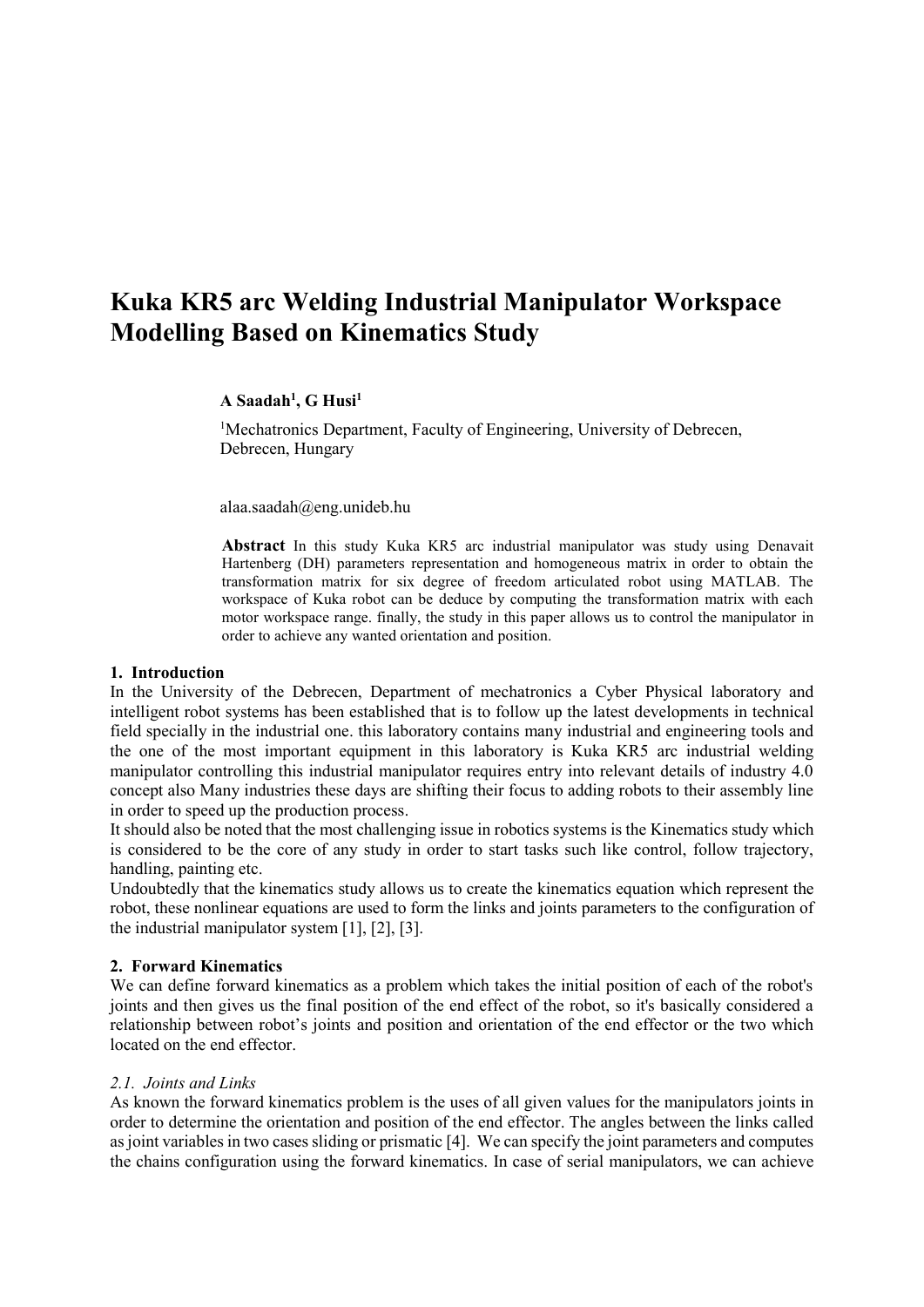that by direct substitution of the joint parameters into direct kinematics equation for serial chain. There is a wide variety kinds of manipulators mechanisms that we can reach by categorizing their joint type and arrangement of joints if we ignore the shape and the size of the link and focus on categorization [5]. There are three types of joints revolute, prismatic, and spherical each one describing the allowed transformations between 2 links to the one it is attached to.

Prismatic: translation among a common axis.

Revolute: rotation about a common axis.

Spherical: rotation about a point.

An industrial manipulator with n joint has n+1 link the two links connected by 1 joint. so we basically have 1 to n joints and 0 to n links, and and we should start numbering from the base. based on this we connect link i-1 to link i by joint i. Therefore, when the joint is actuated the first link does not move.

#### *2.2. Denavait Hartenberg*





We can get Ti depend on four primary transformation:

$$
T_i = Rot(z, \theta_i) \, Trans(z, d_i) Trans(x, a_i) Rot(x, \alpha_i) \tag{1}
$$



**Figure 2.** Robotic Arm Frame Assignment [photographed by authors].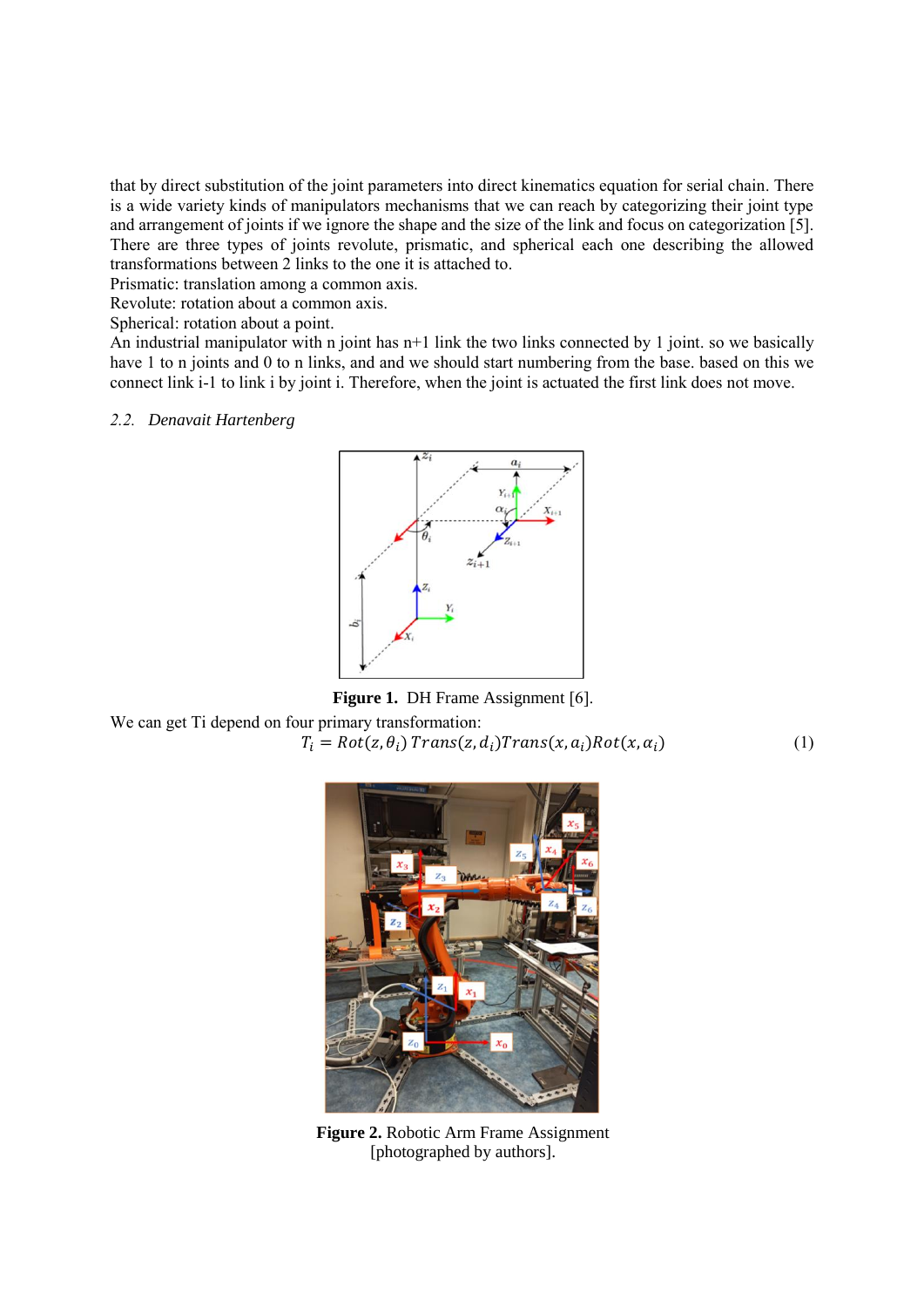$T_i$  Final matrix will be the result of multiple of those matrixes [7].

$$
T_{i} = \begin{bmatrix} c_{\theta i} & -s_{\theta i} & 0 & 0 \\ s_{\theta i} & c_{\theta i} & 0 & 0 \\ 0 & 0 & 1 & 0 \\ 0 & 0 & 0 & 1 \end{bmatrix} \cdot \begin{bmatrix} 1 & 0 & 0 & 0 \\ 0 & 1 & 0 & 0 \\ 0 & 0 & 1 & d_{i} \\ 0 & 0 & 0 & 1 \end{bmatrix} \cdot \begin{bmatrix} 1 & 0 & 0 & a_{i} \\ 0 & 1 & 0 & 0 \\ 0 & 0 & 1 & 0 \\ 0 & 0 & 0 & 1 \end{bmatrix} \cdot \begin{bmatrix} 1 & 0 & 0 & 0 \\ 0 & c_{\alpha i} & -s_{\alpha i} & 0 \\ 0 & s_{\alpha i} & c_{\alpha i} & 0 \\ 0 & 0 & 0 & 1 \end{bmatrix}
$$

$$
T_{i} = \begin{bmatrix} c_{\theta i} & -s_{\theta i} c_{\alpha i} & s_{\theta i} s_{\alpha i} & a_{i} c_{\theta i} \\ s_{\theta i} & c_{\theta i} c_{\alpha i} & -c_{\theta i} s_{\alpha i} & a_{i} s_{\alpha i} \\ 0 & s_{\alpha i} & c_{\alpha i} & d_{i} \\ 0 & 0 & 0 & 1 \end{bmatrix}
$$
(2)

 $\alpha_i$ ,  $\theta_i$  ,  $d_i$  ,  $a_i$ 

 $a_i$ : The distance between  $z_i$  to  $z_{i+1}$  along the  $x_i$  axis.

 $\alpha_i$ : The angle between  $z_i$  to  $z_{i+1}$  about  $x_i$  axis.

 $d_i$ : The distance between  $x_i$  to  $x_{i+1}$  along the  $z_i$  axis.

 $\theta_i$ : The angle between  $x_i$  to  $x_{i+1}$  about  $z_i$  axis.



**Figure 3.** Robotic Arm Frame Assignment



**Figure 4.** Robotic Arm Frame Assignment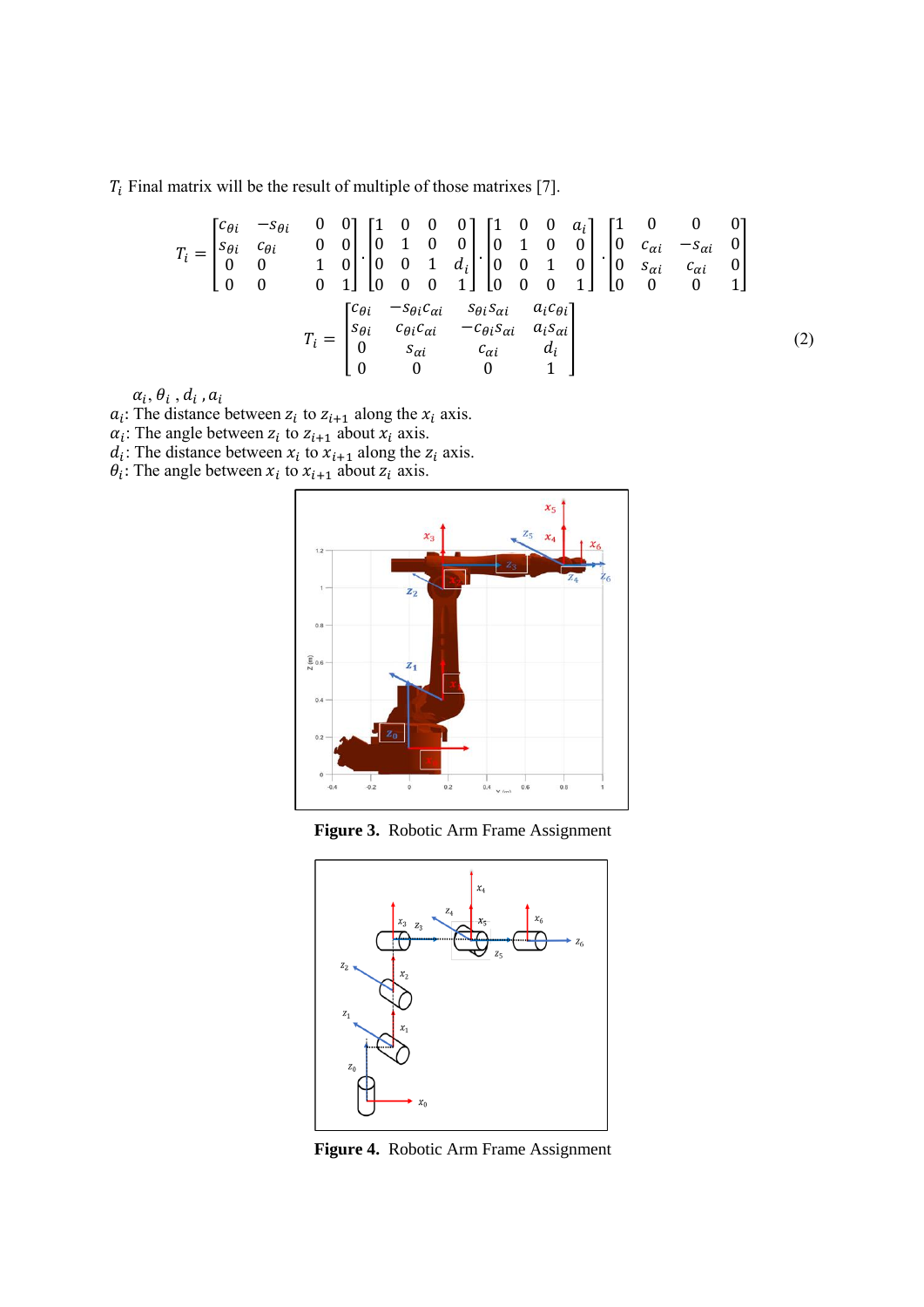# *2.3. Robotic Arm DH Parameters* [8].

| $\boldsymbol{i}$        | $\theta_{i-1}$                                                                                                                                                                                                             | $d_{i-1}$                                                                                                                                                                                                                                                                                                                                                             | $a_i$                     | $\alpha_i$                                                                        |            |
|-------------------------|----------------------------------------------------------------------------------------------------------------------------------------------------------------------------------------------------------------------------|-----------------------------------------------------------------------------------------------------------------------------------------------------------------------------------------------------------------------------------------------------------------------------------------------------------------------------------------------------------------------|---------------------------|-----------------------------------------------------------------------------------|------------|
| $\mathbf{1}$            | $q_1$                                                                                                                                                                                                                      | $d_1$                                                                                                                                                                                                                                                                                                                                                                 | $a_1$                     | $\frac{pi}{2}$<br>0                                                               |            |
| $\mathbf 2$             | $q_2-\frac{pi}{2}$                                                                                                                                                                                                         | $\mathcal O$                                                                                                                                                                                                                                                                                                                                                          | $\boldsymbol{a}_2$        |                                                                                   |            |
| 3                       | $q_3$                                                                                                                                                                                                                      | $\mathbf{0}$                                                                                                                                                                                                                                                                                                                                                          | $a_3$                     |                                                                                   |            |
| $\overline{\mathbf{4}}$ | $\mathfrak{q}_4$                                                                                                                                                                                                           | $d_4$                                                                                                                                                                                                                                                                                                                                                                 | $\boldsymbol{\theta}$     |                                                                                   |            |
| 5                       | $q_{5}$                                                                                                                                                                                                                    | $\bf{0}$                                                                                                                                                                                                                                                                                                                                                              | $\boldsymbol{\mathit{0}}$ | $\begin{array}{c} \frac{pi}{2}\\ -\frac{pi}{2}\\ \frac{pi}{2}\\ pi\\ \end{array}$ |            |
| $\boldsymbol{6}$        | $\mathfrak{q}_6$                                                                                                                                                                                                           | $d_6$                                                                                                                                                                                                                                                                                                                                                                 | $\overline{\mathcal{O}}$  |                                                                                   |            |
|                         |                                                                                                                                                                                                                            | $T_1^0 = \begin{bmatrix} c_{q_1} & 0 & -s_{q_1} & c_{q_1}a_1 \\ s_{q_1} & 0 & -c_{q_1} & s_{q_1}a_1 \\ 0 & -1 & 0 & d_1 \\ . & . & . & . \end{bmatrix}$<br>$T_2^1=\begin{bmatrix} c_{q_2-\frac{pi}{2}}&-s_{q_2-\frac{pi}{2}}&0&c_{q_{_2-\frac{pi}{2}}}a_2\\ s_{q_2-\frac{pi}{2}}&c_{q_{_2-\frac{pi}{2}}}&0&s_{q_2-\frac{pi}{2}}a_2\\ 0&0&1&0\\ 0&0&0&1 \end{bmatrix}$ |                           |                                                                                   | (3)<br>(4) |
|                         |                                                                                                                                                                                                                            | $T_3^2 = \begin{bmatrix} c_{q_3} & 0 & s_{q_3} & c_{q_3}a_3 \\ s_{q_3} & 0 & -c_{q_3} & s_{q_3}a_3 \\ 0 & 1 & 0 & 0 \\ \end{bmatrix}$                                                                                                                                                                                                                                 |                           |                                                                                   | (5)        |
|                         |                                                                                                                                                                                                                            | $T_4^3 = \begin{bmatrix} c_{q_4} & 0 & -s_{q_4} & 0 \\ s_{q_4} & 0 & c_{q_4} & 0 \\ 0 & -1 & 0 & d_4 \\ 0 & 0 & 0 & 1 \end{bmatrix}$                                                                                                                                                                                                                                  |                           |                                                                                   | (6)        |
|                         |                                                                                                                                                                                                                            | $T_5^4 = \begin{bmatrix} c_{q_5} & 0 & -s_{q_5} & 0 \\ s_{q_5} & 0 & c_{q_5} & 0 \\ 0 & 1 & 0 & 0 \\ 0 & 0 & 0 & 1 \end{bmatrix}$                                                                                                                                                                                                                                     |                           |                                                                                   | (7)        |
|                         |                                                                                                                                                                                                                            | $T_6^5 = \begin{bmatrix} c_{q_6} & s_{q_6} & 0 & 0 \\ s_{q_6} & -c_{q_6} & 0 & 0 \\ 0 & 0 & -1 & d_6 \\ 0 & 0 & 0 & 0 \end{bmatrix}$                                                                                                                                                                                                                                  |                           |                                                                                   | (8)        |
|                         | $T_7^0 = T_1^0 \t T_2^1 \t T_3^2 \t T_4^3 \t T_5^4 \t T_6^5 \t T_7^6 = \begin{bmatrix} \mu_x & \sigma_x & \alpha_x & \mu_x \\ \mu_y & O_y & \alpha_y & p_y \\ \mu_z & O_z & \alpha_z & p_z \\ 0 & 0 & 0 & 1 \end{bmatrix}$ |                                                                                                                                                                                                                                                                                                                                                                       |                           |                                                                                   | (9)        |

**Table 1.** Denavait Hartenberg Parameters.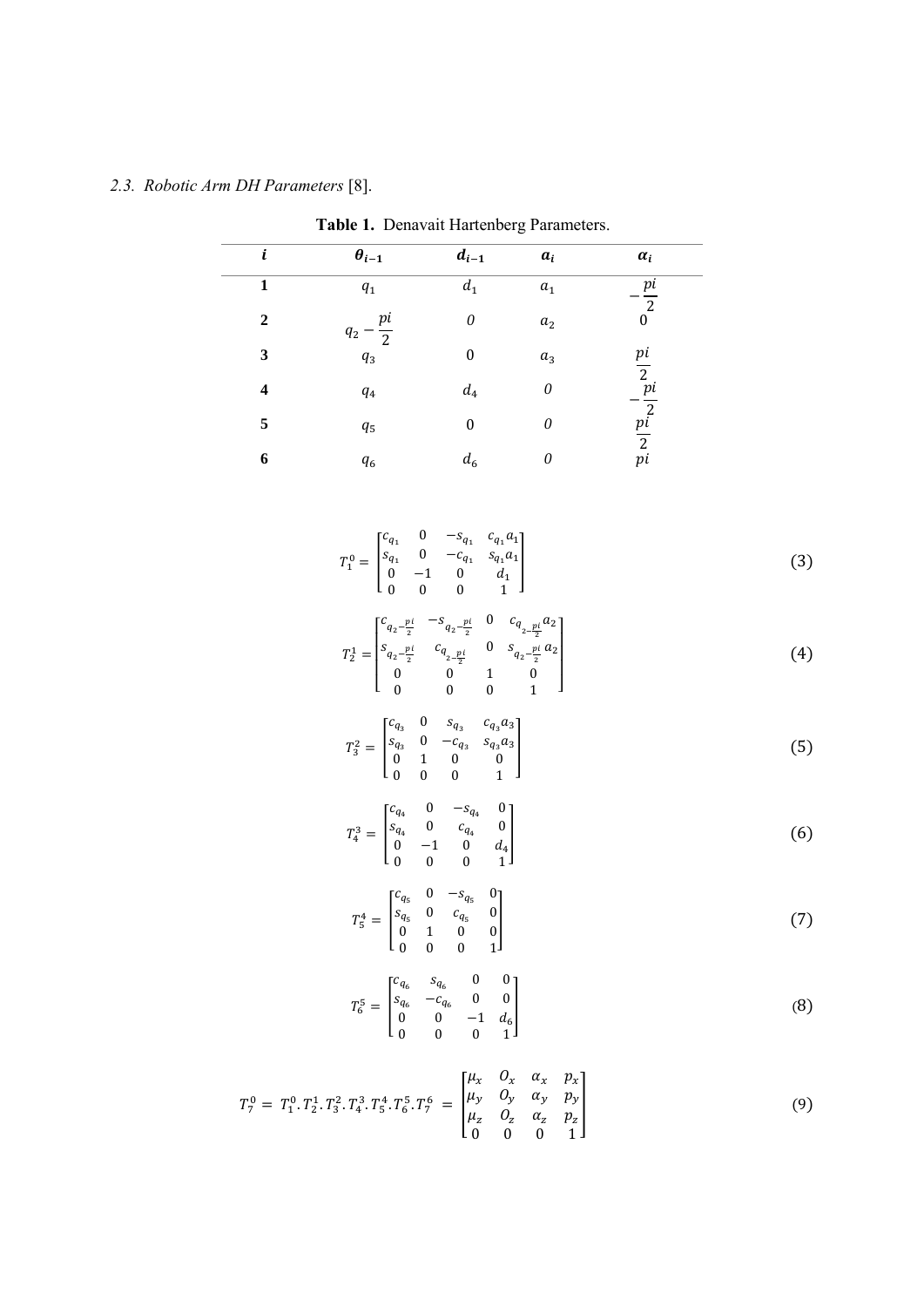### **3. Workspace analysing and modelling.**

The industrial manipulators workspace can be determined by set all positions that we can reach using the manipulator depending on dimension of the robot arm taking into consideration the type of movement which based on type of joint. In any robot design the most important consideration is determined any possible points that can be reach. That is also important for workers to set the safety working area.

### 3.1. *Kuka KR5 arc characteristics*.

Kuka KR5 arc industrial manipulator is designed based on 6 axes its components are base frame, electrical installations, link arm, arm, in-line wrist and rotation column. The base of Kuka KR5arc bolted to the mounting base also there is a tube contain the electrical installations with a cable junction box. on the rotating base there are the motors for axis 1 and axis 2.

The rotational motion of the manipulator around axis 1 cause the column rotation. And with a gear unit screwed to the base the link arm mounted on the column. And between the rotating column and the arm there is the link arm. And the arm located between the link arm and the inline wrist. on the arm we can find the motor of the main axis (A3). and you Motors of the wrist axes (A4, A5, A6). On the inline wrist there are Motors for axis 4 axis 5 and axis 6. The end effector is attached on the In-line Wrist's mounting flange. Axes 4, 5, and 6 are located at the in-line wrist [10].



Figure 5. The KUKA KR5 robot mechanism [10].

The following table clarifies the range of each axis depending on manufacturing configurations.

| Axis   | Range (software)               |
|--------|--------------------------------|
| Axis 1 | $\pm$ 155°                     |
| Axis 2 | $-180^\circ$ to 65°            |
| Axis 3 | $-15^{\circ}$ to $158^{\circ}$ |
| Axis 4 | $\pm 350^\circ$                |
| Axis 5 | $\pm 130^\circ$                |
| Axis 5 | $+350^\circ$                   |

| Table 2. Kuka Kr5 arc Axes range |  |  |  |  |  |
|----------------------------------|--|--|--|--|--|
|----------------------------------|--|--|--|--|--|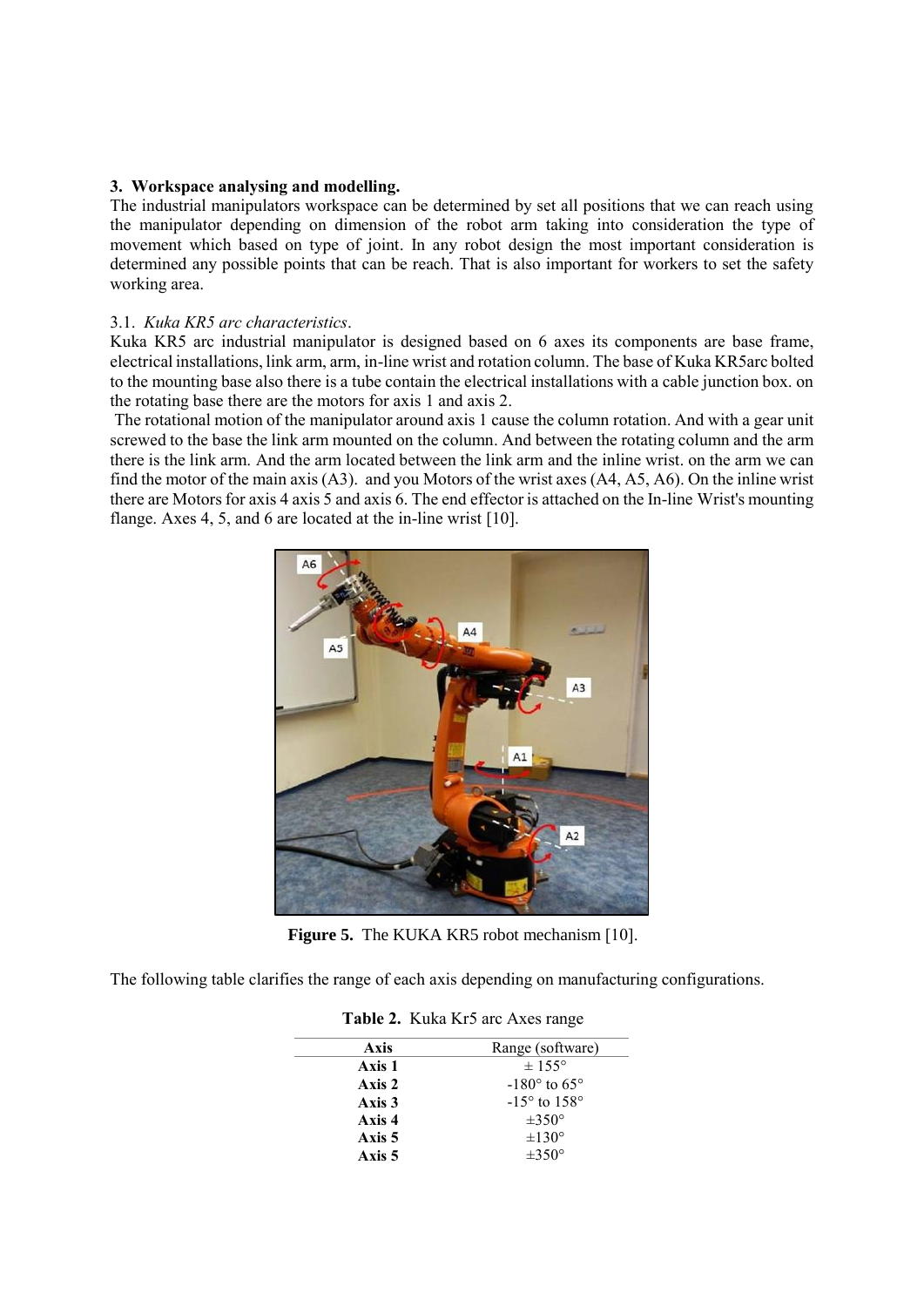We can find the diagram in the following figure (fig 6) also this diagram comes with any industrial manipulator's data sheet and from this figure side view of the industrial manipulator we can see the area marked in grey is the reachable area of the industrial manipulator and also we can see the area around the industrial manipulator which is contains unreachable points. and this due mechanical limits on the range of motion of particular joints or because of industrial manipulator control software (to avoid collision between prevent parts of the manipulator with other parts of the manipulator or it's space).



**Figure 6.** side elevation view of the robot.

*3. 3 Workspace analysing and modelling.*

We use the following values for modelling the workspace depends on the dimensions previous figure.

| <b>Table 3.</b> Kuka Kr5 arc dimensions |       |                |       |  |  |
|-----------------------------------------|-------|----------------|-------|--|--|
|                                         | d.    |                | а     |  |  |
| $d_1$                                   | 0.4   | $a_{1}$        | 0.186 |  |  |
| $d_2$                                   |       | a <sub>2</sub> | 0.6   |  |  |
|                                         |       | $a_3$          | 0.120 |  |  |
| $\frac{d_3}{d_4}$                       | 0.620 | a <sub>4</sub> |       |  |  |
|                                         |       | a <sub>5</sub> |       |  |  |
| d <sub>6</sub>                          | 0.115 | a <sub>6</sub> |       |  |  |

Finally, depending on previous values axes range, homogeneous transformation matrix and dimensions of Kuka Kr5 arc robot a modelling for manipulator had done using MatLab as seen in the following figure 7, 8 and 9 which clarify the volume coordinate of all points that the end effector can reach.



**Figure 6.** The simulation result of workspace's top view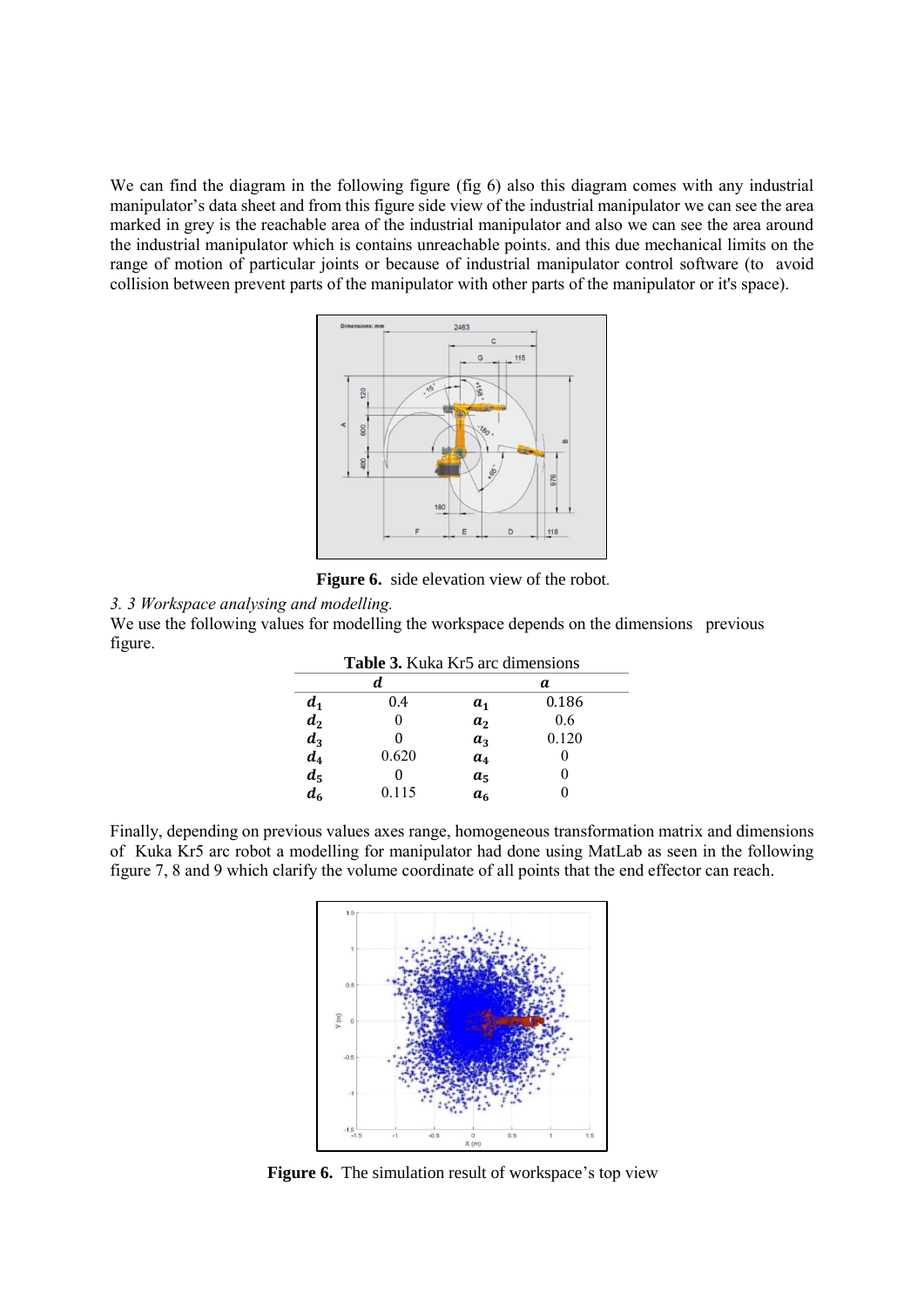

**Figure 7.**  simulation results of workspaces' side views (x,y) and  $(x,y,z)$ .

### **Conclusion**

The forward Kinematics model has been validated using MATLAB. The result from the forward kinematics model match with the result from the homogenous transformation matrix script result. The positions obtained from the model have been compared with a practical test of the industrial manipulator to detect the end-effector position and orientation.

### **References**

- [1] D. University, Cyber-Physical & Intelligent Robot Systems Laboratory, April 2021, [Online]. Available: https://www.facebook.com/cyberphysicaldebrecen/. [Accessed: 10.05.2021.].
- [2] T. Erdei, Z. Molnar, Cyber physical systems in mechatronic research centre, 2017, [Online]. Available:https://www.researchgate.net/publication/320284614 Cyber\_physical\_systems\_in mechatronic research centre. [Accessed: 10.05.2021.].
- [3] M. Indri, A. Grau and M. Ruderman, Guest Editorial Special Section on Recent Trends and Developments in Industry 4.0 Motivated Robotic Solutions, April 2018, [Online]. Available: https://ieeexplore.ieee.org/abstract/document/8331177. [Accessed: 10.05.2021.].
- [4] J. Iqbal, R. Islam, H. Khan, Modeling and Analysis of a 6 DOF Robotic Arm, July 2012, [Online]. https://www.researchgate.net/profile/Jamshed-Iqbal-2/publication/280643085 Modeling and analysis of a 6 DOF robotic arm manipulator/l inks/55c0a56b08aed621de13cf59/Modeling-and-analysis-of-a-6-DOF-robotic-armmanipulator.pdf. [Accessed: 10.05.2021.].
- [5] D. Zhang, B. Wei, A review on model reference adaptive control of robotic manipulators, 2014, [Online]. Available: https://www.sciencedirect.com/science/article/pii/S1367578816301110. [Accessed: 10.05.2021.].
- [6] K. Lee, J. Lee, B. Woo, J. Lee, Y. Lee, S. Ra, Modeling and Control of a Articulated Robot Arm with Embedded Joint Actuators, 2018, [Online]. Available: https://ieeexplore.ieee.org/abstract/document/8549903. [Accessed: 10.05.2021.].
- [7] Z. Hou, S. Ma, Q.Zeng, A. Li, Kinematics analysis and self collision detection of Truss type multi-robot cooperative welding platform, 2019, [Online]. Available: https://www.sciencedirect.com/science/article/pii/S2212827119304299. [Accessed: 10.05.2021.].
- [8] A. Saadah, G. Husi, Computing The Kinematics Study of a 6 DOF Industrial Manipulator Prototype By Matlab, 2020, [Online]. Available: https://ojs.lib.unideb.hu/rIim/article/view/6190. [Accessed: 10.05.2021.].
- [9] N. Obinna, T. Erdei, Z. Molnar, P, Szemes, G. Husi, LabVIEW Motion Planning and Tracking of an Industrial Robotic Manipulator (KUKA KR5 arc): Design, Modelling, and Simulating the